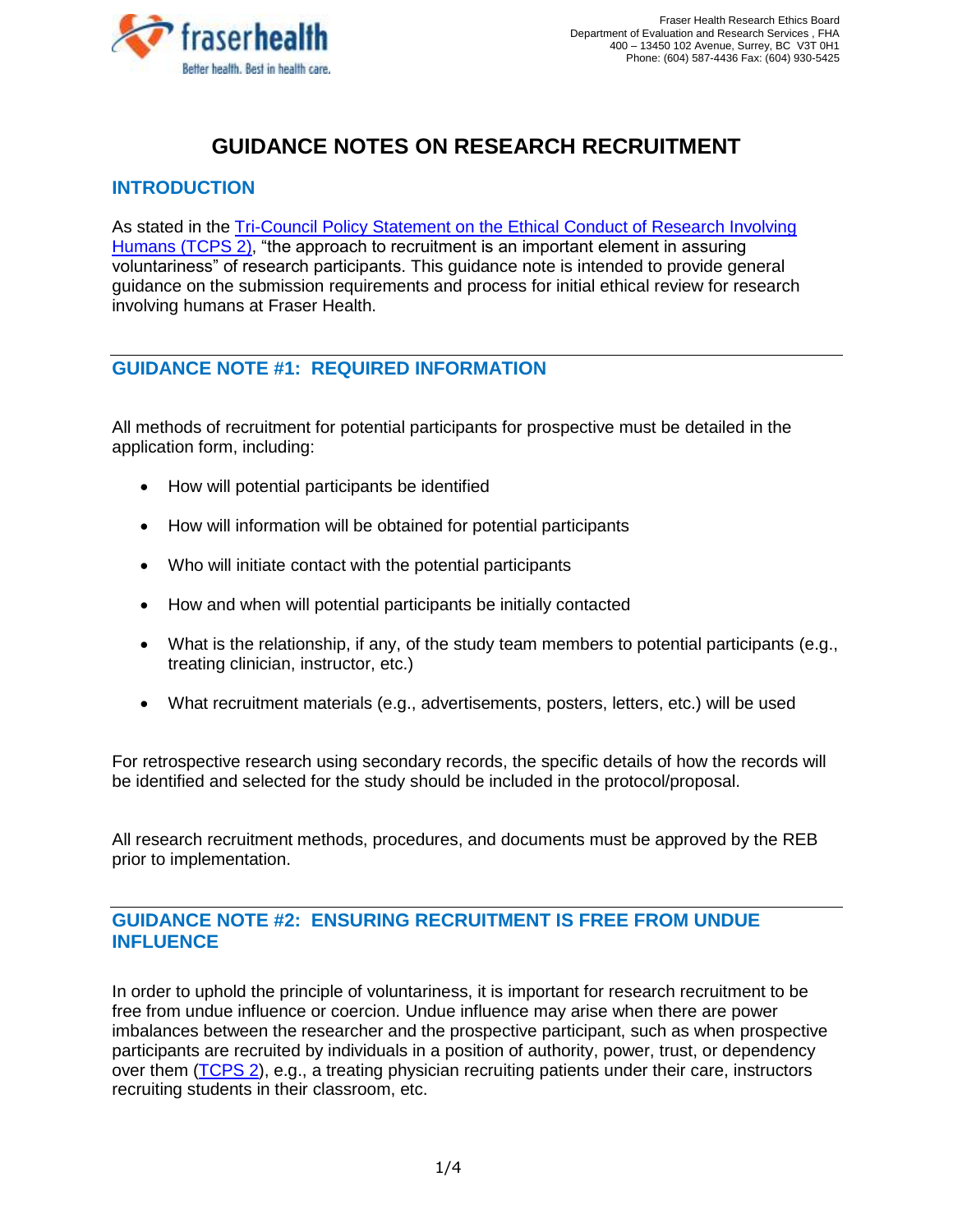Coercion refers to "a more extreme form of undue influence, involving a threat of harm or punishment for failure to participate" [\(TCPS 2\)](http://www.pre.ethics.gc.ca/eng/documents/tcps2-2018-en-interactive-final.pdf).

It is the responsibility of the researcher to ensure the principle of voluntariness is upheld.

#### **2.1 Patient/Client Recruitment by Health Care Providers**

Initial contact with a patient/client to introduce the research study should be done by a person within their circle of care. However, the REB recommends this not be the treating physician/direct care provider, where possible. If the requirements of the study design make it necessary for a treating physician/direct care provider to introduce the study, the researcher must describe the measures that will be taken to mitigate against any undue influence.

The REB considers study nurses/research coordinators at specialized medical clinics to be within the circle of care for patients/clients within those clinics.

## **GUIDANCE NOTE #3: OBTAINING CONTACT INFORMATION FOR POTENTIAL PARTICIPANTS FROM SECONDARY RECORDS**

The [BC Freedom of Information and Protection of Privacy Act \(FoIPPA\)](http://www.bclaws.ca/civix/document/id/complete/statreg/96165_01#section2) makes public bodies more accountable to the public and protect personal privacy. This applies to public sector institutions, including Fraser Health. [Section 35](http://www.bclaws.ca/civix/document/id/complete/statreg/96165_03) of the Act limits the use of information collected by public bodies for research purpose.

The Office of Information & Privacy Commissioner for BC has provided the following clarifications regarding the use of personal information to contact patients for research recruitment purposes in the [Guidance Document: Access to Data for Health Research \(January](https://www.oipc.bc.ca/guidance-documents/2115)  [2018\):](https://www.oipc.bc.ca/guidance-documents/2115)

- 1. Employees of Fraser Health may contact potential participants from the Fraser Health patient pool if the research is conducted under a program or activity of the healthy authority; however, the contact is limited to obtaining the patient's consent to participate in the research.
- 2. External researchers are not permitted to request the health authority pre-screen patients to determine eligibility to participate in a study based on pre-assigned criteria and request the contact information of these eligible participants be disclosed to the researcher.
- 3. External researchers may request Fraser Health staff or its agent to pre-screen patients to determine eligibility for a study based on pre-defined criteria. If patients are eligible for a study, then Fraser Health staff or its agent may contact the eligible patients and provide them with information (i) about the study and (ii) the researcher's contact information. Fraser Health staff or its agent may do this only if one or both of the following conditions apply: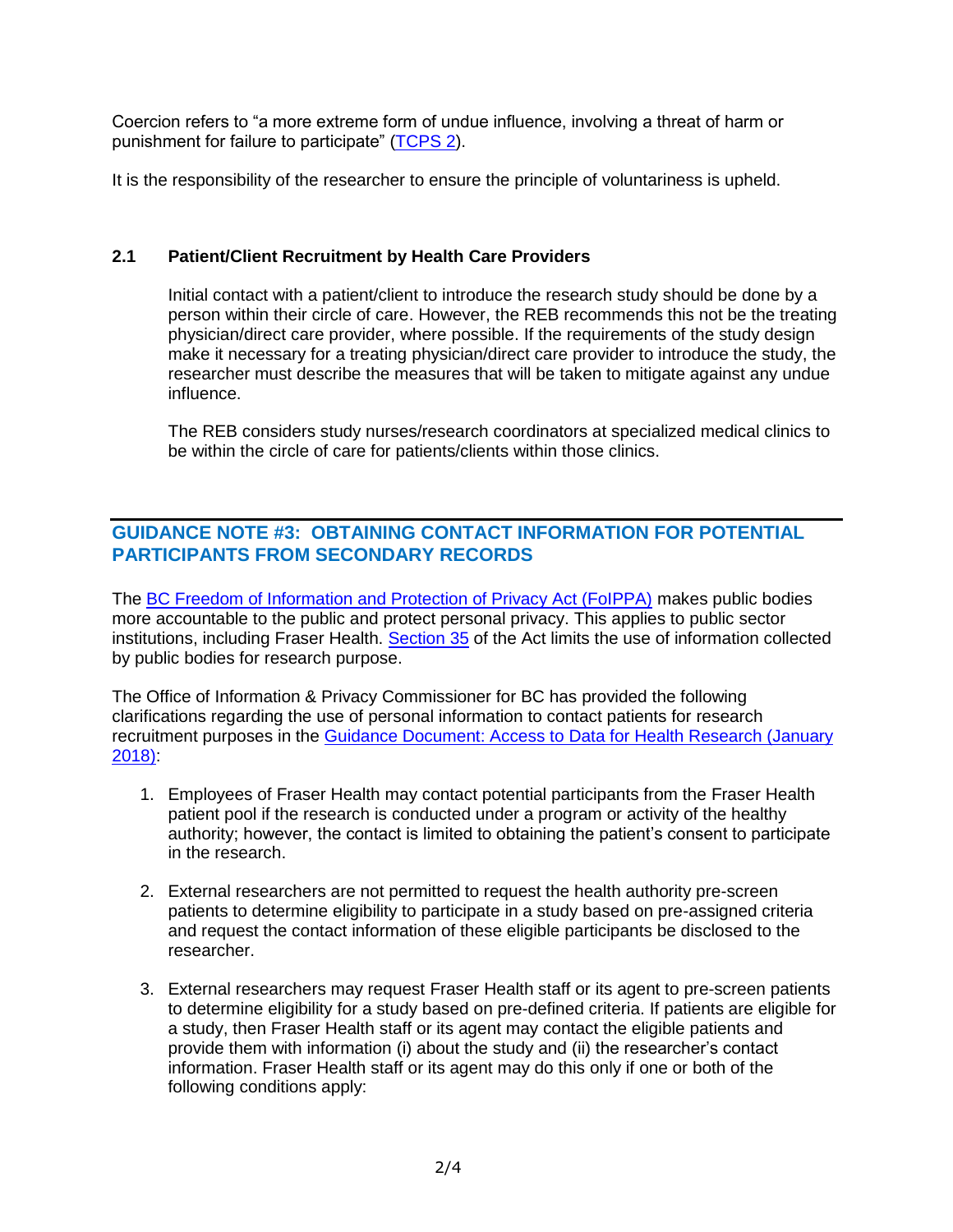- a. the research falls under a Fraser Health program or activity and the patients were notified at the time of collection; or
- b. the patients have consented to participate in the research study.

#### **3.1 Fraser Health Consent to Contact Database**

The Fraser Health Department of Evaluation and Research Services maintains a [Consent to Contact database](https://www.fraserhealth.ca/employees/research-and-evaluation/how-we-can-help-your-research/consent-to-contact#.XVQ7GJNKiUk) of patients/clients of Fraser Health who have provided consent to be contacted for current or future research opportunities in Fraser Health. As a means to improve participant recruitment in research, the Consent to Contact database may be accessed by researchers who are employees and/or privileged physicians of Fraser Health. The use of the [Fraser Health Consent to Contact](https://www.fraserhealth.ca/employees/research-and-evaluation/how-we-can-help-your-research/consent-to-contact#.XVQ7GJNKiUk) database must be detailed in the study protocol/proposal.

#### **3.2 Information Held by Disease Specific Registries**

Participants who have previously consented to be included in a research registry, which included consent for contact for future research, must be initially contacted by mail using the contact information held in the registry. The letter must explain to the participants the purpose of the study and how their contact information was obtained. This letter must be submitted to the REB for approval.

#### **3.3 The Fraser Health Global Outlook Email List**

Identifying and contacting prospective participants for research recruitment using the Fraser Health Global Outlook email list is not permitted. Fraser Health employees with managerial responsibilities may use email to notify their department or unit that a research study may be conducted in their department/unit. The email text/script used for this purpose should be submitted to the REB for review. Care should be taken to ensure the voluntary nature of participation, such as including a statement that the decision whether to participate will be no consequences to employment. Potential participants should be instructed to contact the researchers directly should they have interest in participating.

## **GUIDANCE NOTE #4: THIRD PARTY RECRUITMENT AND SNOWBALL SAMPLING**

Recruitment strategies in which contact information for potential participants is obtained by third parties (such as other study participants) and given directly to the researchers, poses a number of ethical challenges. It is generally preferable for third parties to distribute a study information/invitation letter to other potential participants so that these potential participants may contact the researchers directly if interested.